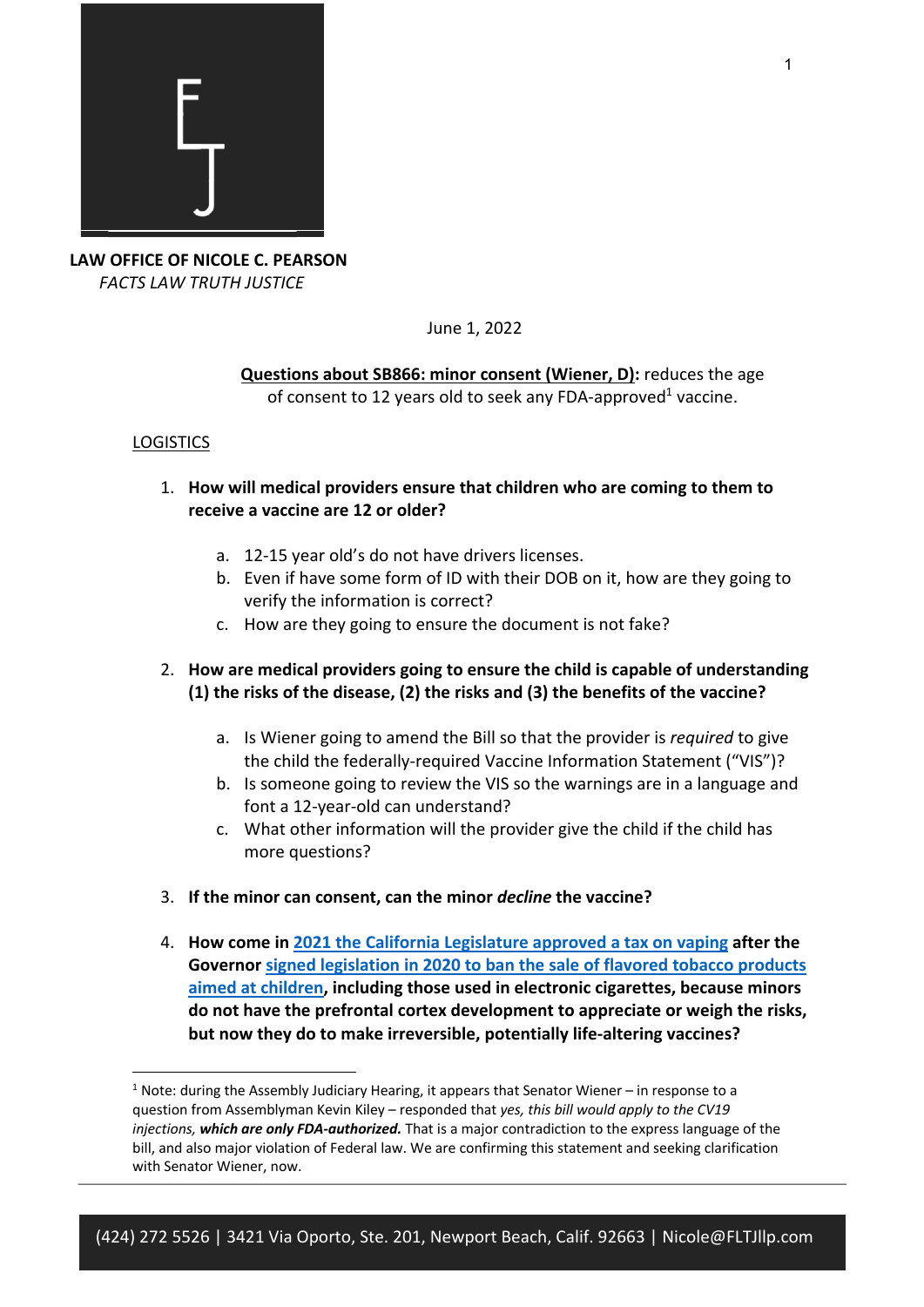

**LAW OFFICE OF NICOLE C. PEARSON**  *FACTS LAW TRUTH JUSTICE*

- a. Note: the measure is on hold because the tobacco industry qualified a referendum on the law for the November 2022.
- 5. **Minors cannot drink, drive or buy cigarettes. How come they can make lifealtering medical decisions without parental consent or involvement,** *where the parent might be the only person who knows the facts necessary to render the medical care***?**
- 6. **How is the provider going to ensure that the child is getting the vaccine because she is concerned about the virus and wants the vaccine in her body to protect her from it and for no other reason?** 
	- a. The children testifying in support of Wiener's bill identified multiple reasons why they wanted the power to get vaccinated on their own:
		- i. Travel,
		- ii. Go to school in person,
		- iii. Protect their families,
		- iv. Not be excluded from their peers,
		- v. Notably: as recently as Thursday, June 2, unvaccinated students from Grenada Hills Charter School are not being allowed to walk in their graduation ceremony.
	- b. This is not valid, legal consent if they are "choosing" to get the vaccine because of external factors wholly unrelated to their health.

# EXCEPTIONAL NEEDS

Many children with exceptional needs do not present as having these needs, how are we going to protect them to ensure:

- 7. **They are capable of giving valid, legal consent (knowing, voluntary)?**
- 8. **They are shielded form coercion, undue influence, and duress when they are particularly susceptible to the same, and schools and society are marketing and incentivizing vaccines with cash prizes, toys, food, rewards, shaming, excluding, and even bullying unvaccinated children?**
- 9. **How is the medical provider going to ensure the vaccine does not conflict with the child's IEP?**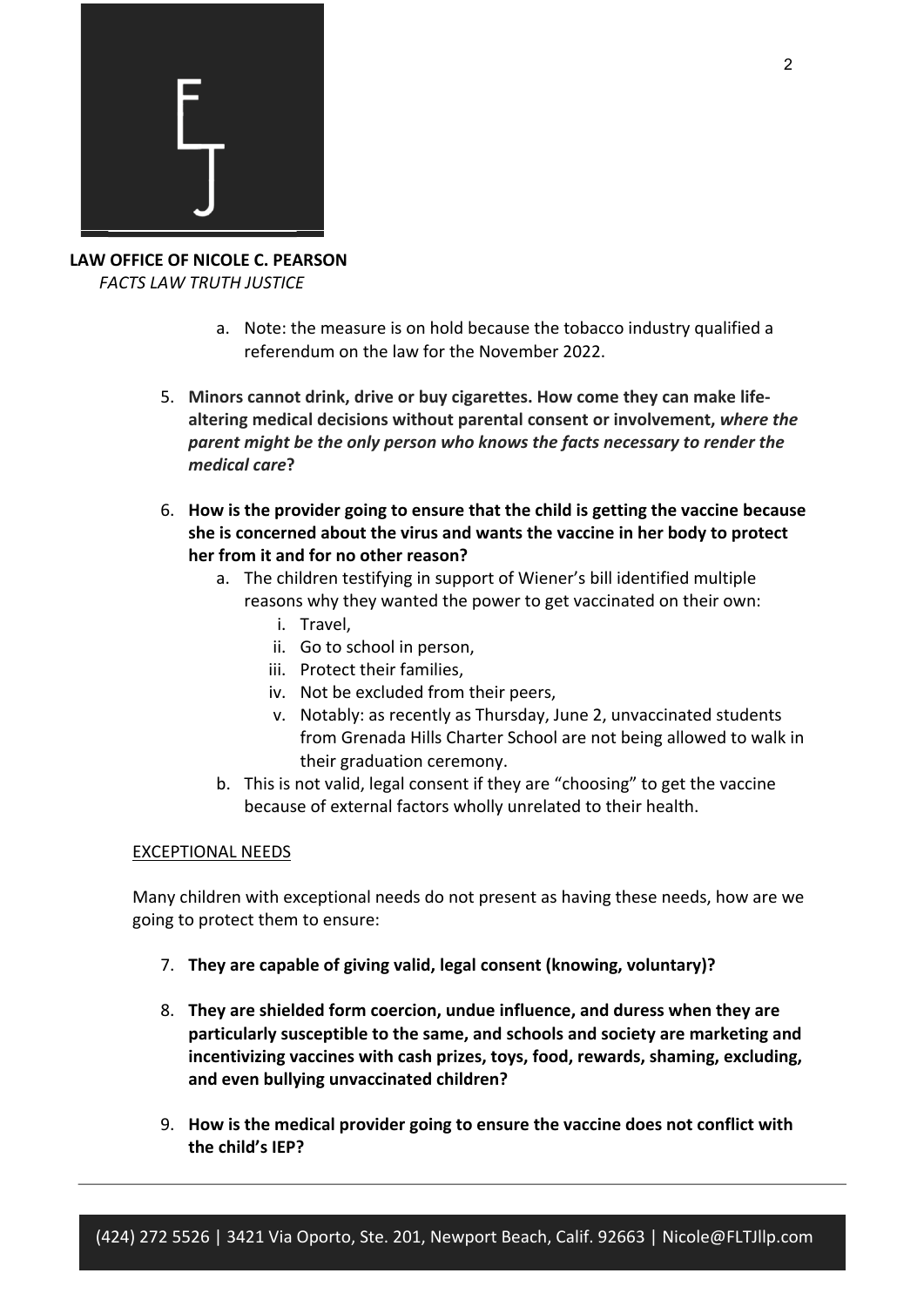

**LAW OFFICE OF NICOLE C. PEARSON**  *FACTS LAW TRUTH JUSTICE*

10. **Is the medical provider going to consult with the child's other providers to ensure the vaccine is indicated for him?** 

### ADVERSE REACTIONS

- 11. **Without the knowing of a medical procedure or treatment, how can I identify adverse reactions and proactively get help for my child?**
- 12. **Is a minor able to identify if they are experiencing an adverse side effects to even tell the parent if they want to?** 
	- a. **What if he is unconscious already? How will I know what happened?**
- 13. **Am I responsible for my child's medical treatment or care if she is injured from a vaccine I did not want her to take, did not consent to her taking, and did not even knew she took?**
- 14. **How can I receive financial support to pay for my child's medical treatment or care – or lifetime support – if she is injured by a vaccine I did not want her to take, did not consent to her taking, and did not even knew she took?**

A minor cannot file a claim with the National Childhood Vaccine Injury Compensation Fund per 21 U.S.C. § 300aa-11(b)(1)(A) if he is injured and needs financial assistance to pay for his medical care or life support if injured. Only the parent or legal guardian can.

Additionally, the window to file a petition for compensation under the Program is 3 years from the date of vaccination per 42 U.S.C. §300aa-16(a)(2).

- 15. **How will my 12/13/14 year old ever be able to file a petition with the Fund and receive assistance if she is injured? She will never be the age of majority (18) before the 3 year window expires.**
	- a. Note: if it is anyone other than the parent or legal guardian, files the claim on behalf of the child, it is illegal and a *fraud* on the federal government. *Is Senator Wiener encouraging or setting our children up to defraud on the federal government!?*